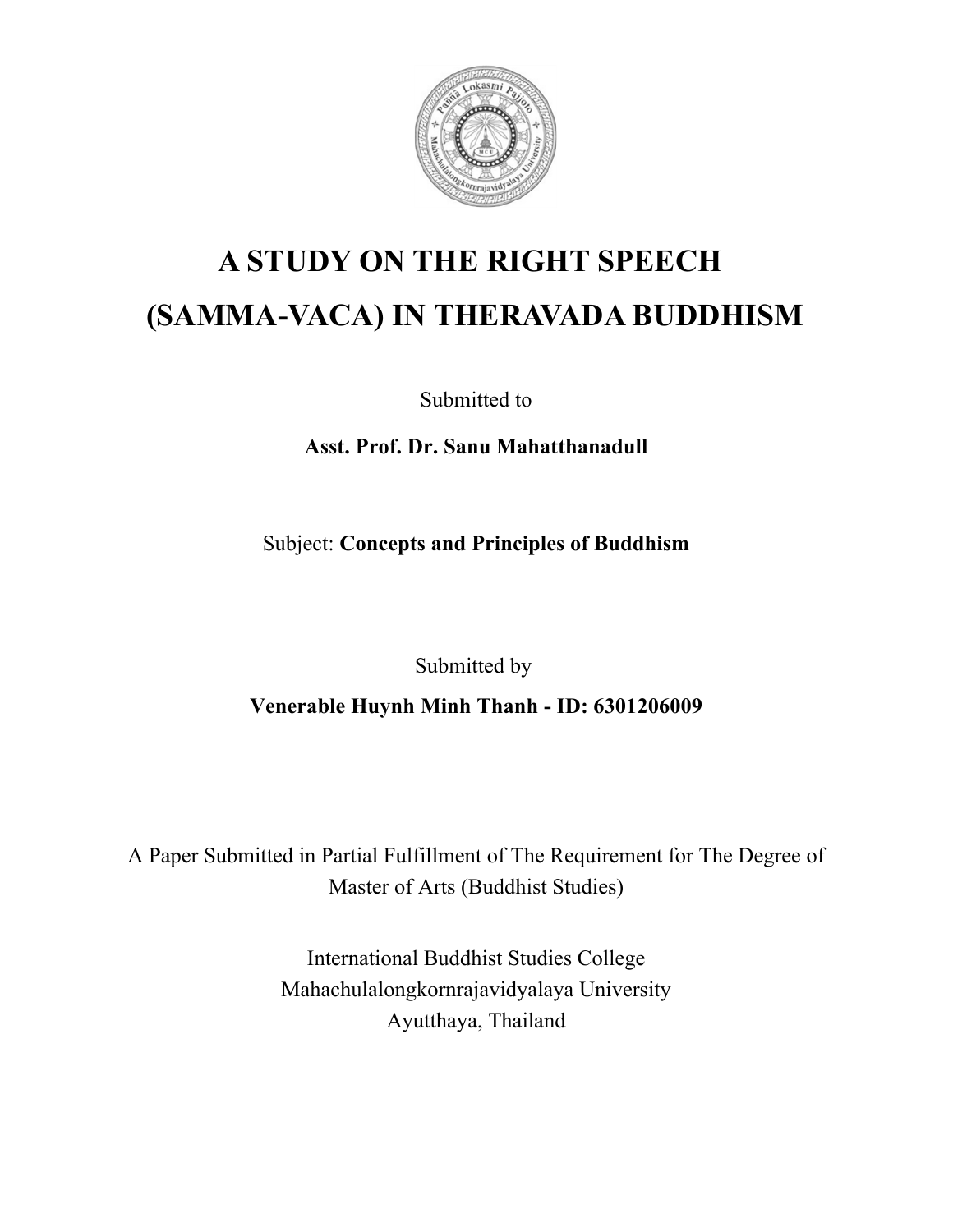## **TABLE OF CONTENTS**

| <b>ABSTRACT</b>                                                     | $-3-$  |
|---------------------------------------------------------------------|--------|
| <b>INTRODUCTION</b>                                                 | $-4-$  |
| <b>BODY</b>                                                         | $-5 -$ |
| The Concepts and Characteristics of Right Speech<br>1.              | $-7-$  |
| Abstaining from false speech (Musāvādā Veramaņī)<br>1.1             | $-7-$  |
| Abstaining from slanderous speech (Pisunāya Vācāya Veramaņī)<br>1.2 | $-9-$  |
| Abstaining from harsh speech (Pharusāya Vācāya Veramaņī)<br>1.3     | $-10-$ |
| Abstaining from idle chatter (Samphappalapa Varamani)<br>1.4        | $-12-$ |
| <b>The Benefits of Right Speech</b><br>2.                           | $-14-$ |
| <b>CONCLUSION</b>                                                   | $-17-$ |
| <b>REFERENCES</b>                                                   | $-18-$ |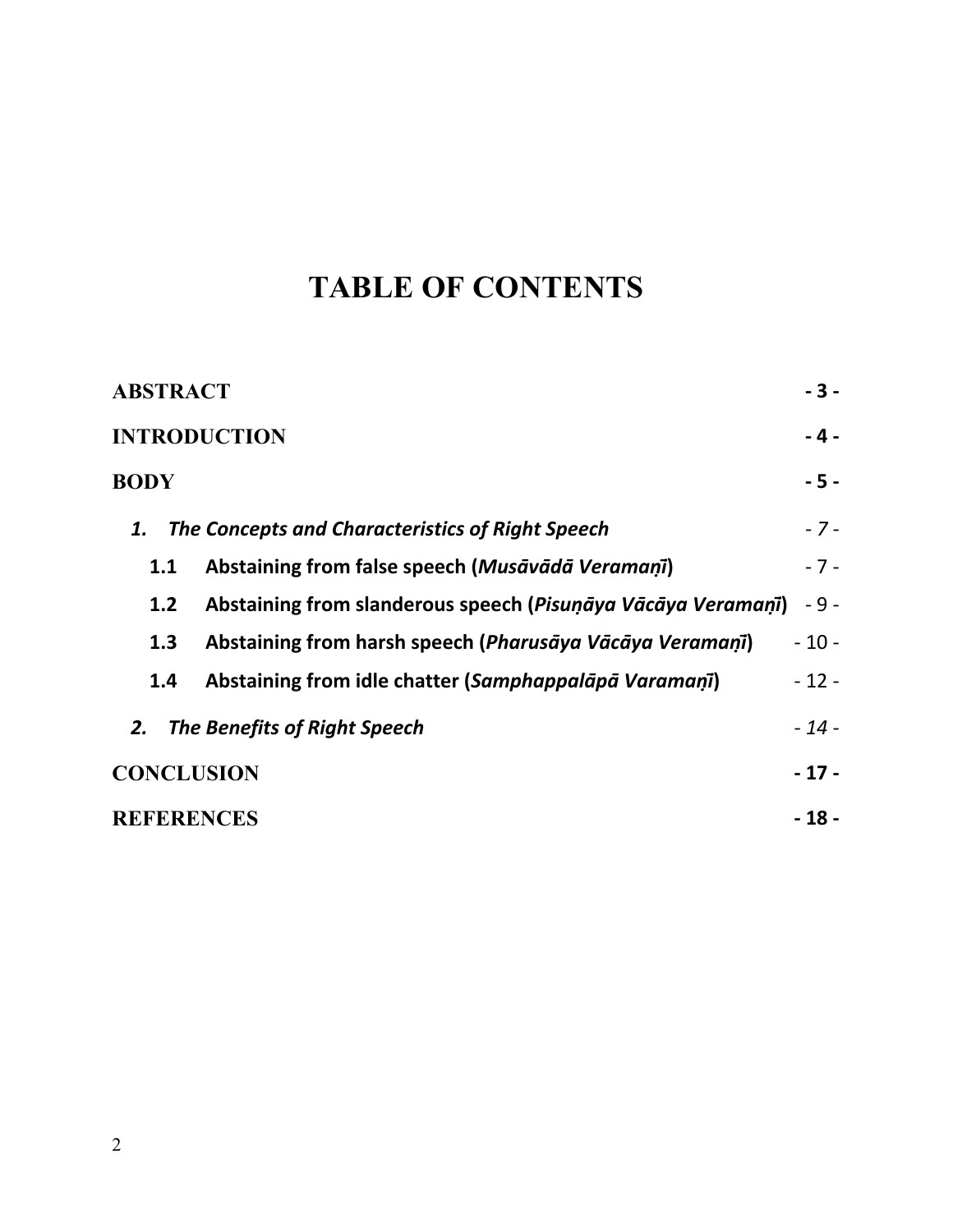#### **ABSTRACT**

The concept of Right speech is the third stage of the noble eightfold path as prescribed by the Buddha and followed by millions of practicing Buddhists. The Buddha lays a lot of importance on the notion of right speech (Samma Vacca). In the Angutara Nikaya, the Buddha mentioned what constitutes right speech, which are basically four kinds of abstentions; namely abstaining from false speech, abstaining from slanderous speech, abstaining from harsh or hateful speech and abstaining from idle chatter. The Buddha gives reasons in support of his view as to why abstaining from these four kinds of speeches is favourable not only for maintaining the peace and equanimity within an individual but also within a society. It is a known fact that when we say something harsh or slanderous to others it eventually affects our individual peace of mind too. We also know about the many examples of hate speeches which have led to senseless cases of violence and which are well documented within our country and the world. Also, indulging in false speech is not a healthy sign for individuals within a group as this kind of a social group which is based on falsities and lies cannot really survive for long and will eventually lead to chaos. Buddha also told us to refrain from idle chatter or gossip as generally we have seen that idle chatter or gossip does more harm than any good to the individual and the society. Hence, if most of us actually inculcate this third stage (namely, right speech) of the noble eightfold path of the Buddha in our daily life, it would be highly beneficial both for the individual and for the harmony of the society.

**Keywords**: Right speech, Buddhism, Individual.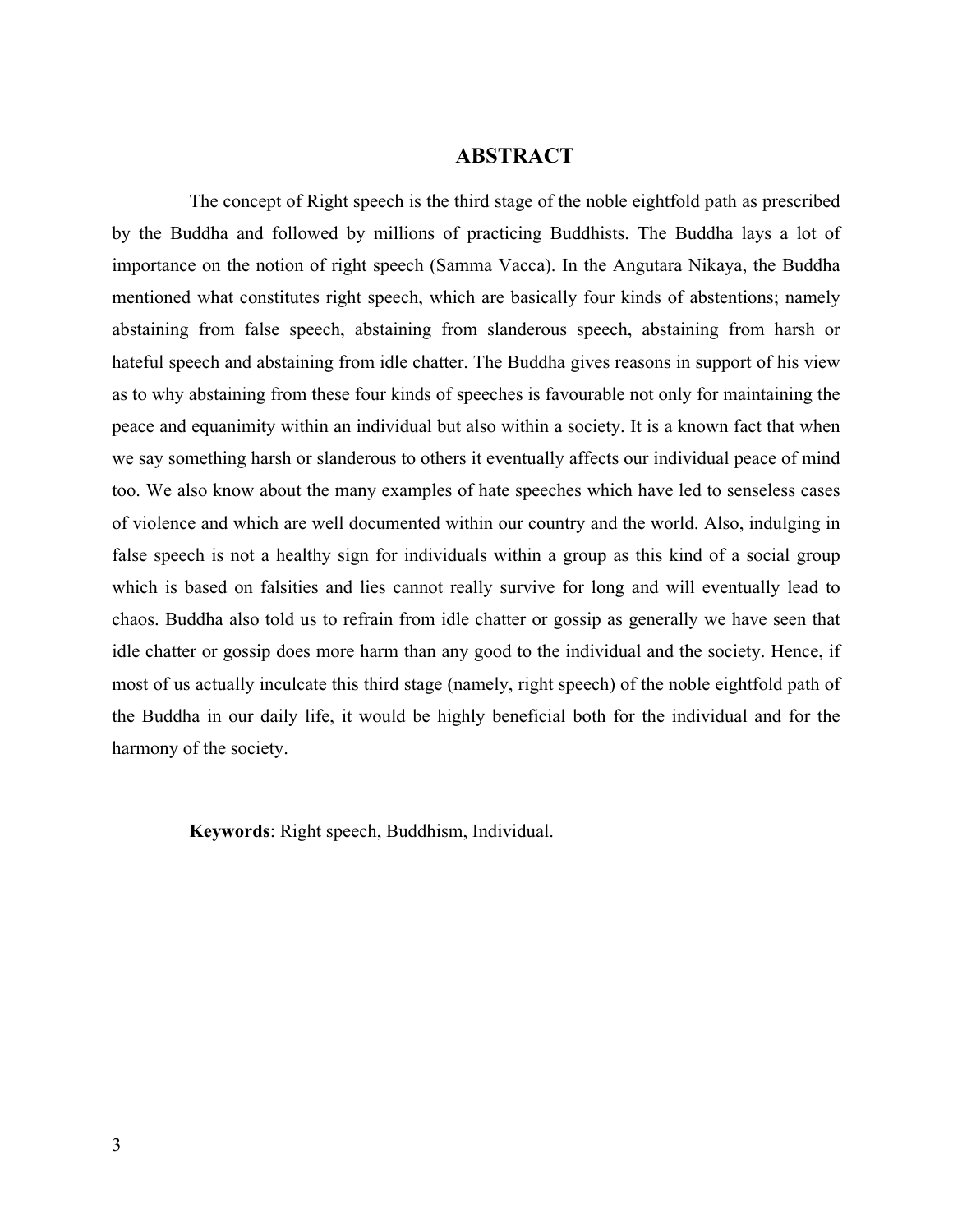#### **INTRODUCTION**

During the life of the Buddha, the sole and most important goal that the Buddha wanted to aim for and guide sentient beings to achieve was to recognize the suffering (dukkha) and find the way out of suffering (magga). That is why, after the Buddha became enlightened, he gave the first sutta "The Four Noble Truths" to Annata Kondanna with the aim of seeking liberation. This is not only the first discourse since the Buddha's enlightenment, but is also considered the most important for his disciples. Based on what the Buddha taught in the "Four Noble Truths", what is the identification of suffering in the first noble truth? Whether that suffering is considered pessimistic, cynical or this is an objective recognition of the life's nature that every being requires to realize. After seeing the first miraculous truth, the Buddha next pointed out the cause of such suffering (samudaya). Only when we understand why having suffering in this life and what causes of suffering which can we eradicate them. That is also the third truth (nirodha). And the final truth the Buddha showed which is the path towards the cessation of suffering (magga). Additionally, the most important thing is that the Buddha only acts as a teacher or guider and everyone has to be the one who practices those things to be able to eradicate such suffering. One of the paths leading to the cessation of suffering and bringing happiness in this life is indispensable to the Eightfold Path<sup>1</sup>. This is considered one of the noble paths that the Buddha always desired his disciples to follow. "Right Speech" (Samma Vaca) is one of the eight stages of the Eightfold Path and is ranked third. In the Angutara Nikaya, the Buddha mentioned what constitutes right speech, which are basically four kinds of abstentions; namely abstaining from false speech, abstaining from slanderous speech, abstaining from harsh or hateful speech and abstaining from idle chatter. In these suttas, the Buddha gave many reasons and explanations to point out the significances and advantages of practicing "right speech". Hence, if each disciple practices seriously the third stage of the Eightfold Path, namely right speech, it would be highly beneficial both for the individual and for the harmony of the society.

<sup>&</sup>lt;sup>1</sup> Mahatthanadull, Sanu., Concepts and Principles of Buddhism, 2<sup>nd</sup> ed., (Bangkok: International Buddhist Studies College, MCU Press, 2020), pp. 58-60.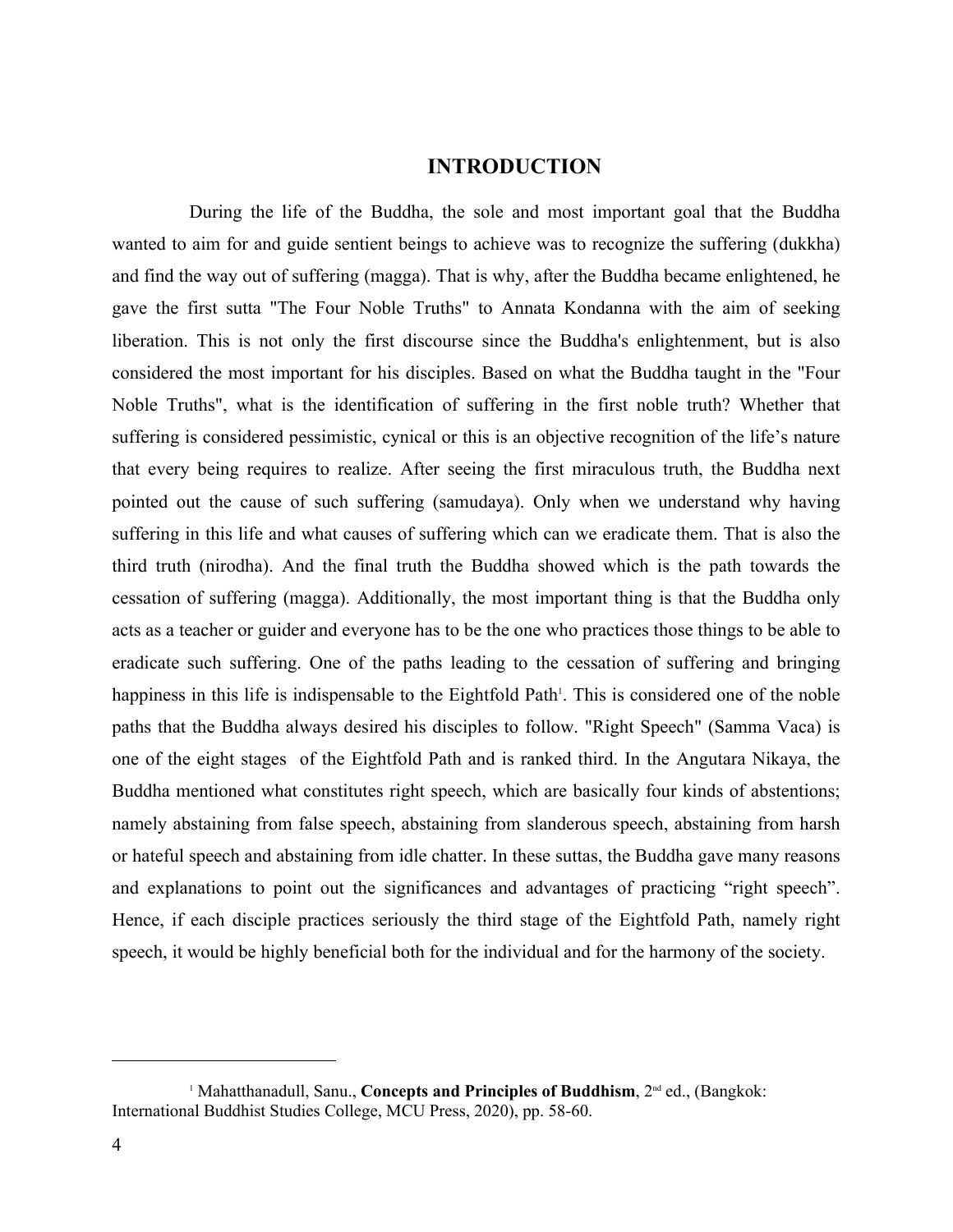#### **BODY**

In many texts that the Buddha preached, wholesome actions are actions based on three virtuous roots such as non-greed (alobha), non-hate (adosa) and non-delusion (amoha). If each individual tries to practice right in the present life, it will contribute to making the spiritual and material life always happy and successful, even now and in the future. On the other hand, unwholesome actions are behaviors derived from greed (lobha), hate (dosa) and delusion (moha). If a practitioner always does unwholesome actions, it will lead to suffering and unhappiness in the present and the future, even negatively affecting the spiritual path they are choosing<sup>2</sup> . According to Buddhist teaching, volition or intention (cetana) is a significant factor in determining whether a particular action is wholesome or unwholesome. If the action's intent is aimed at harming oneself or those around them, this will lead to negative future results, especially unfavorable future births. On the contrary, the intention of the action is good, so that the individual's results will gain good future experiences. Depending on the channel of expression, an action can be one of three types: (1) Physical or bodily action, (2) Verbal action (speech), (3)Mental action (thoughts).

As we all know, speech is the official tool for conveying thoughts, emotions and emotions. It has a strong impact on the person who is directly receiving those words. If using the wrong, not having mindfulness or harm thought to the receiver will lead to negative consequences such as conflict, loss of peace and mental damage to them. That is why in the Dhammapada (Collection of verses uttered by the Buddha), the Buddha pointed out that the state of mind determines whether a person uses that speech as a wholesome or unwholesome action.

*"Mind is the chief forerunner of all good and bad states.*

*If you speak or act with a bad or good mind, unhappiness or happiness follows you just as the wheel follows the hoof of the ox or like your shadow which never leaves you"* <sup>3</sup>

<sup>2</sup> Mahatthanadull, Sanu., **Theravada Buddhist Practice and the Access of Happiness**, (Bangkok: International Buddhist College, 2019), p.15.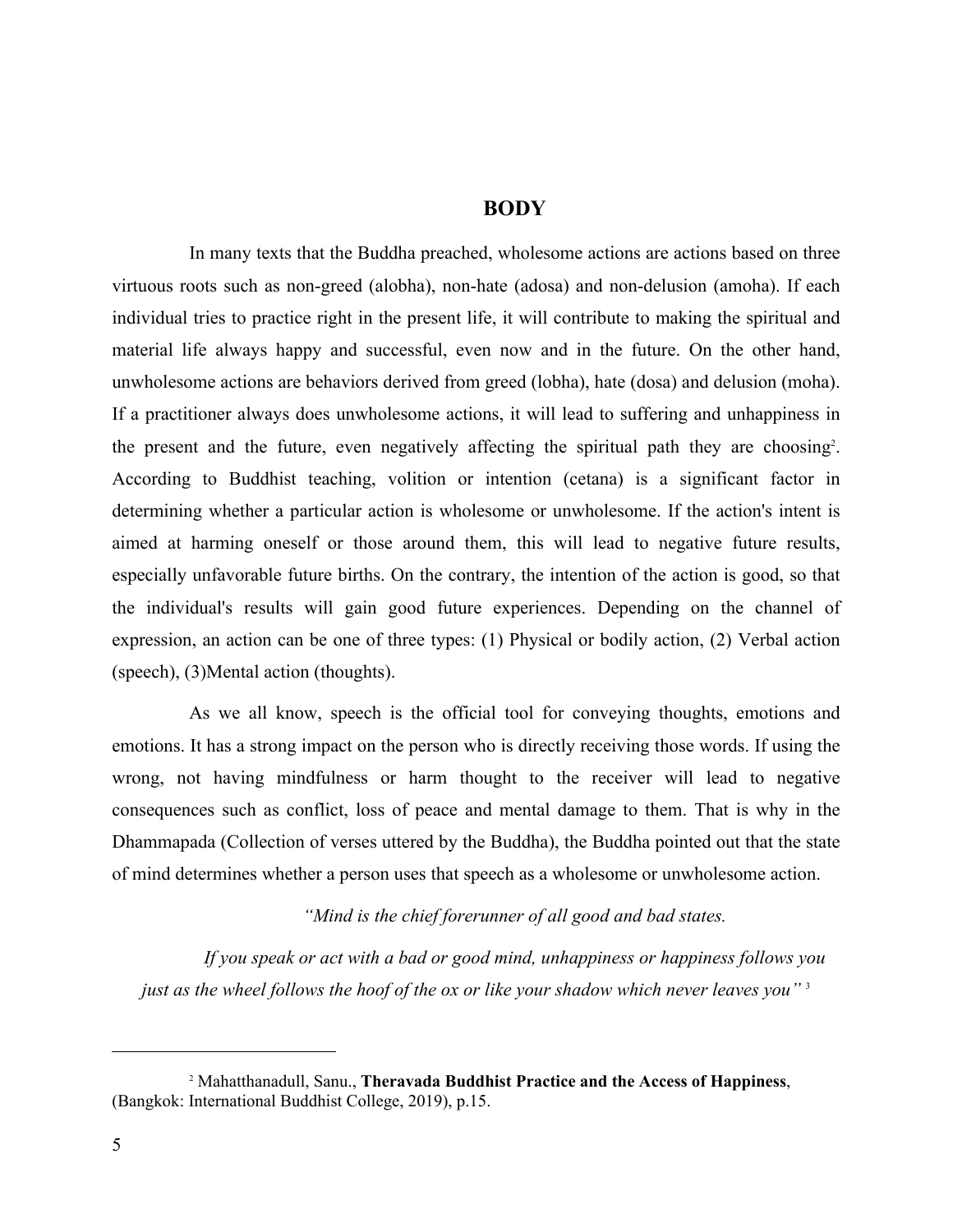In Pali, right speech is "samma vaca". The word "samma" refers to a sense of complete or perfect and "vaca" means speech. It is the third of the eight factors of the Noble Eight-fold Path, such as: Right view (samma-ditthi), Right intention (samma-sankappa), Right speech (samma-vaca), Right action (samma-kammanta), Right livelihood (samma-ajiva), Right effort (samma-vayama), Right mindfulness (samma-sati), Right concentration (samma-samadhi). It is also the first of the three factors, namely: morality (sila), concentration (samadhi), wisdom (panna). Right speech is more than just correct speech, rather for The Buddha, it is a passionate manifestation of our Buddhist practice. Speech or verbal communication is something that we have to engage in all the time , whether we like it or not we have to communicate. Right speech is a mindful practice. By undertaking this practice we commit to greater awareness of our body, mind and emotions. Mindfulness makes it easier to recognize what we are about to say, and thus it offers us the freedom to choose what we speak. With right mindfulness we learn to restrain ourselves in moments of anger, hostility and confusion.

Kammapatha, in Buddhism, refers to the ten wholesome and unwholesome courses of action (karma)<sup>4</sup>. Among the ten in the two sets, three are bodily, four are verbal, and three are mental. The ten courses of unwholesome kamma may be listed as follows, divided by way of their doors of expression: (1) Destroying life, (2) Taking what is not given, (3) Wrong conduct in regard to sense pleasures, (4) False speech, (5) Slanderous speech, (6) Harsh speech, (7) Idle chatter, (8) Covetousness, (9) Ill will, (10) Wrong view<sup>5</sup>. The ten courses of wholesome kamma are the opposites of these: abstaining from the first seven courses of unwholesome kamma, being free from covetousness and ill will, and holding right view. Though the seven cases of abstinence are exercised entirely by the mind and do not necessarily entail overt action, they are still designated wholesome bodily and verbal action because they center on the control of the faculties of body and speech. In particular, right speech is the stage that depends on four of the

<sup>3</sup> Acharya Buddharakkhita Thera, **The Buddha's Path of Wisdom**, The Dhammapada, (Kandy: Buddhist Publication, 1985), p.24.

<sup>4</sup> Karma (Sanskrit, also *karman*, Pāli: *kamma*) is a Sanskrit term that literally means "action" or "doing". In the [Buddhist](https://en.wikipedia.org/wiki/Buddhist) tradition, *karma* refers to action driven by intention (*[cetanā](https://en.wikipedia.org/wiki/Cetan%C4%81)*) which leads to future consequences. Those intentions are considered to be the determining factor in the kind of rebirth in *[samsara](https://en.wikipedia.org/wiki/Samsara_(Buddhism))*, the cycle of rebirth.

<sup>&</sup>lt;sup>5</sup> [The Noble Eightfold Path by Bhikkhu Bodhi](http://www.accesstoinsight.org/lib/authors/bodhi/waytoend.html)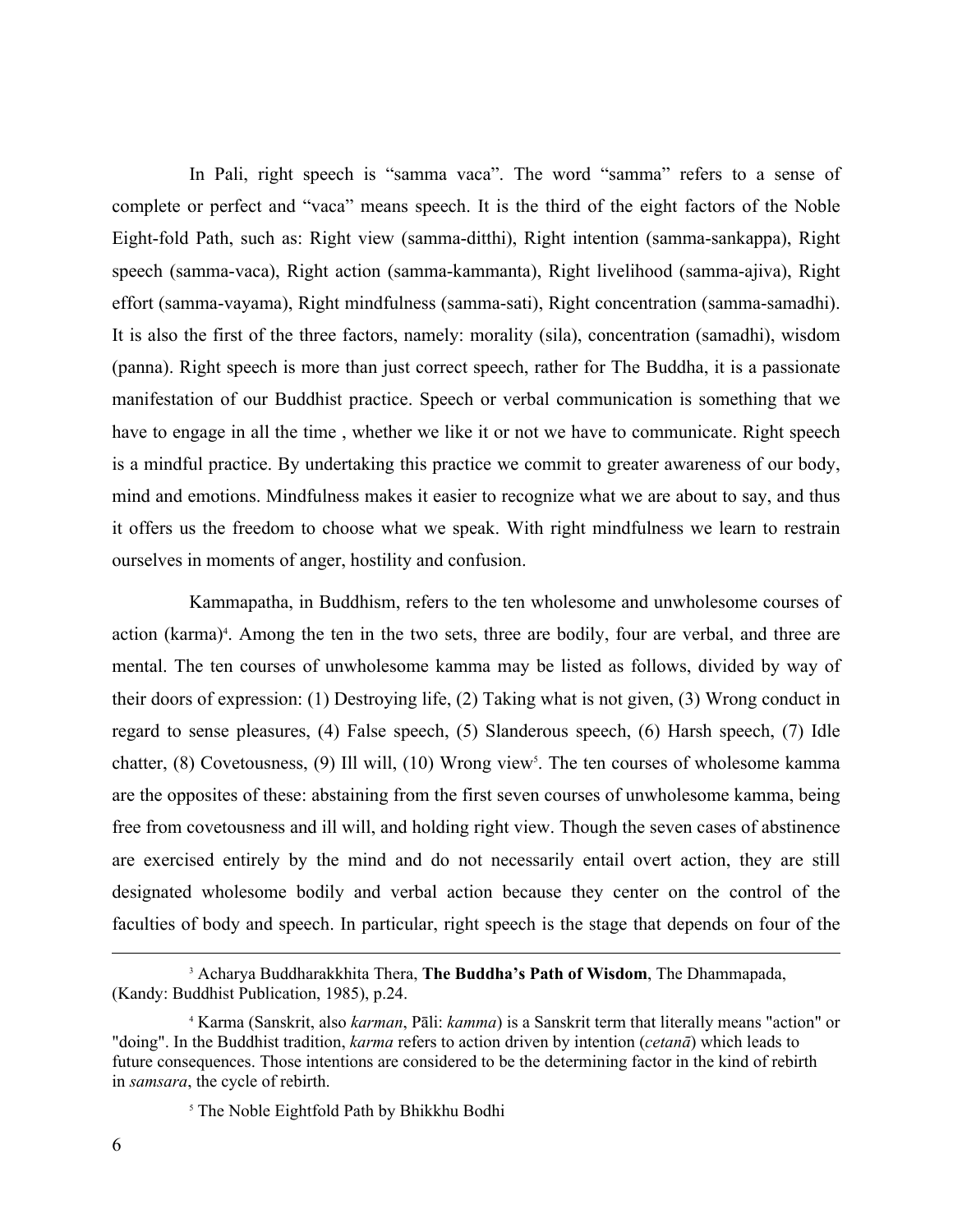ten wholesome action elements, namely: false speech, slanderous speech, harsh speech, idle chatter<sup>6</sup>.

#### **1. The Concepts and Characteristics of Right Speech**

#### **1.1 Abstaining from false speech (***Musāvādā Veramaṇī***)**

## *"Putting away lying words, the Bhikkhu holds himself aloof from falsehood. He speaks the truth, forms the truth, he never swerves; faithful and trustworthy, he breaks not his word to the world"<sup>7</sup>*

Truthfulness in speech is a very necessary thing to maintain peace, harmony and trust between individuals and people around each other. By nature, every human being does not like to be lying, that is why we should not perform that behavior towards others. There are four main factors that lead to false speech based on Buddhist scriptures, namely: an untruth, the intention to deceive another person or persons, effort to convey the untruth to the other person or persons, the untruth is accepted by the listener as the truth. False speech can appear in different guises depending on the motivating root, whether greed, hatred, or delusion. They can exist alone or combine each other to create unwholesome actions. For the root of greed, in order to gain fame, money, matter, relationship, it will give false speech to satisfy one's existing needs. If the root of hatred, false speech will be interpreted offensive, hurtful words and directly affect to opposite people. False speech based on delusion can have a negative effect on others if it involves topics of spirituality and it is believed by the listeners.

The Buddha strictly forbade this lying by giving very convincing explanations. It shows that everyone is living in a common atmosphere, particularly society, and linked together by a belief. By many different motivation, if someone breaks the mutual trust between the individual and the people around them by lying, this is completely considered false speech. The nature of lies will continue to increase rapidly rather than once because when they lie, they will continue to create other lies to protect their false reason is the truth and for those who directly

<sup>6</sup> Bhikkhu Bodhi, **The Numerical Discourses of the Buddha (Anguttara Nikaya)**, Cunda Kammaraputta sutta, (Boston: Wisdom Publications, 2012), pp. 22-25.

<sup>7</sup> D.I.63; T.W. Rhys Davids and J.E. Carpenter (eds.), *op.cit*., p. 79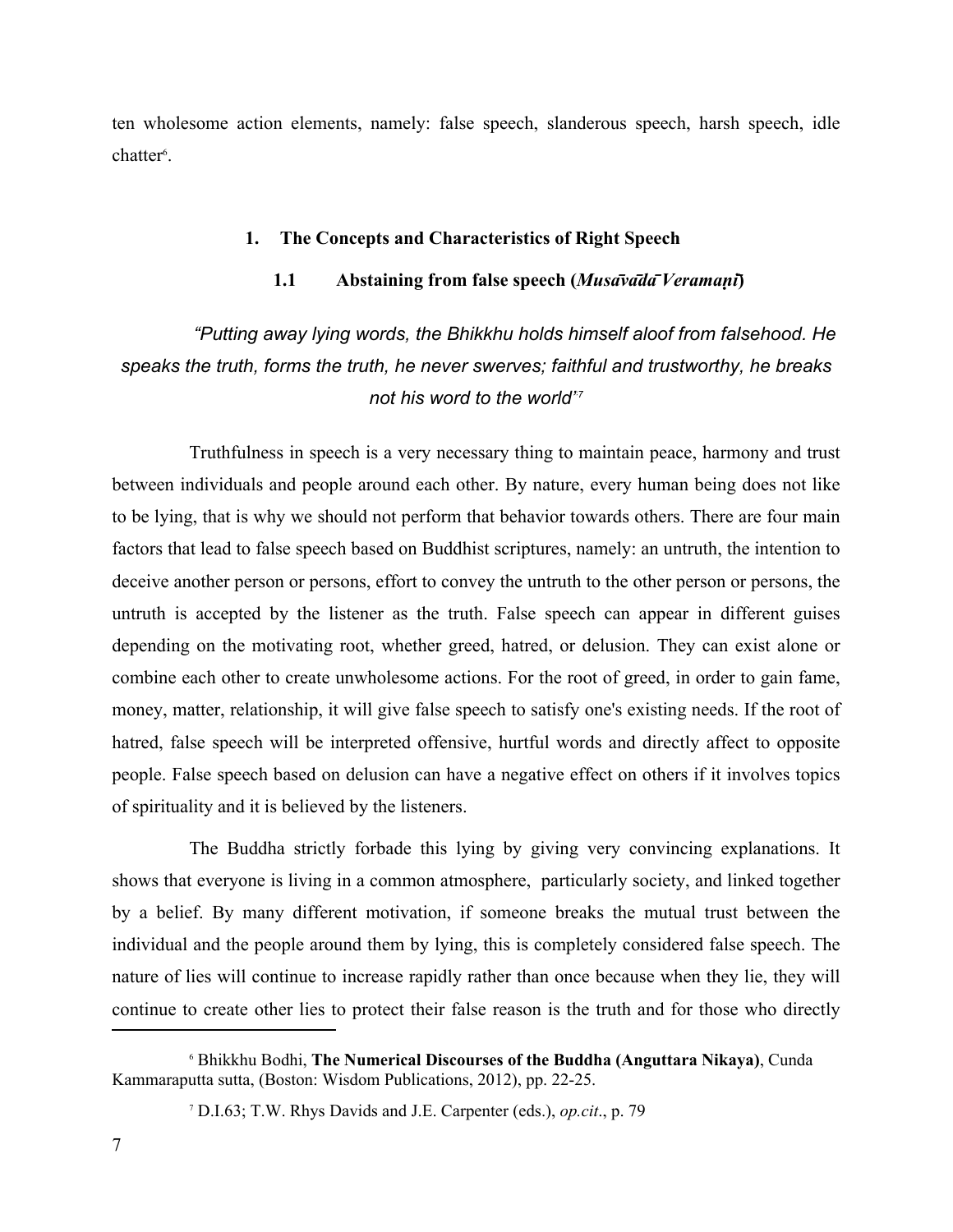accept it to believe it is the truth. In the Ambalatthika-rahulowada Sutta of the Majjhima Nikaya (Collection of the Buddha's middle length discourses) the Buddha advised the young bhikkhu Rahula who happened to be his own son that:

> *"When anyone feels no shame in telling a deliberate lie, There is no evil he will not do, So, train yourself not to tell a deliberate lie even for fun"<sup>8</sup>*

Therefore, the Buddha concluded, one should not speak a deliberate lie even in jest. In the Cunda Kammaraputta sutta of the Anguttara Nikaya, the Buddha has described how one engages in telling lies,

*"When he has been called to a town meeting, a group meeting, a gathering of his relatives, his guild, or of the royalty, if he is asked as a witness, come and tell, good man, what you know: If he doesn't know, he says, 'I know.' If he does know, he says, 'I don't know.' If he hasn't seen, he says, 'I have seen.' If he has seen, he says, 'I haven't seen.' Thus he consciously tells lies for his own sake, for the sake of another, or for the sake of a certain reward"<sup>9</sup>*

In the Cunda Kammaraputta sutta mentioned above, the Buddha describes how a person who has decided to abstain from false speech engages in telling the truth,

*"When he has been called to a town meeting, a group meeting, a gathering of his relatives, his guild, or of the royalty, if he is asked as a witness, Come and tell, good man, what you know, If he doesn't know, he says, 'I don't know.' If he does know, he says, 'I know.' If he hasn't seen, he says, 'I haven't seen.' If he has seen, he says, 'I have seen.' Thus he doesn't consciously tell a lie for his own sake, for the sake of another, or for the sake of any reward. Abandoning false speech, he abstains from false speech. He speaks the truth, holds to the truth, is firm, reliable, no deceiver of the world"<sup>10</sup>*

<sup>8</sup> Bhikkhu Nanamoli and Bhikkhu Bodhi, **The Middle Length Discourses of the Buddha**, Ambalatthika-rahulowada sutta, (Boston: Wisdom Publications, 1995), p.108.

<sup>9</sup> Bhikkhu Bodhi, **The Numerical Discourses of the Buddha (Anguttara Nikaya)**, *Op.cit*.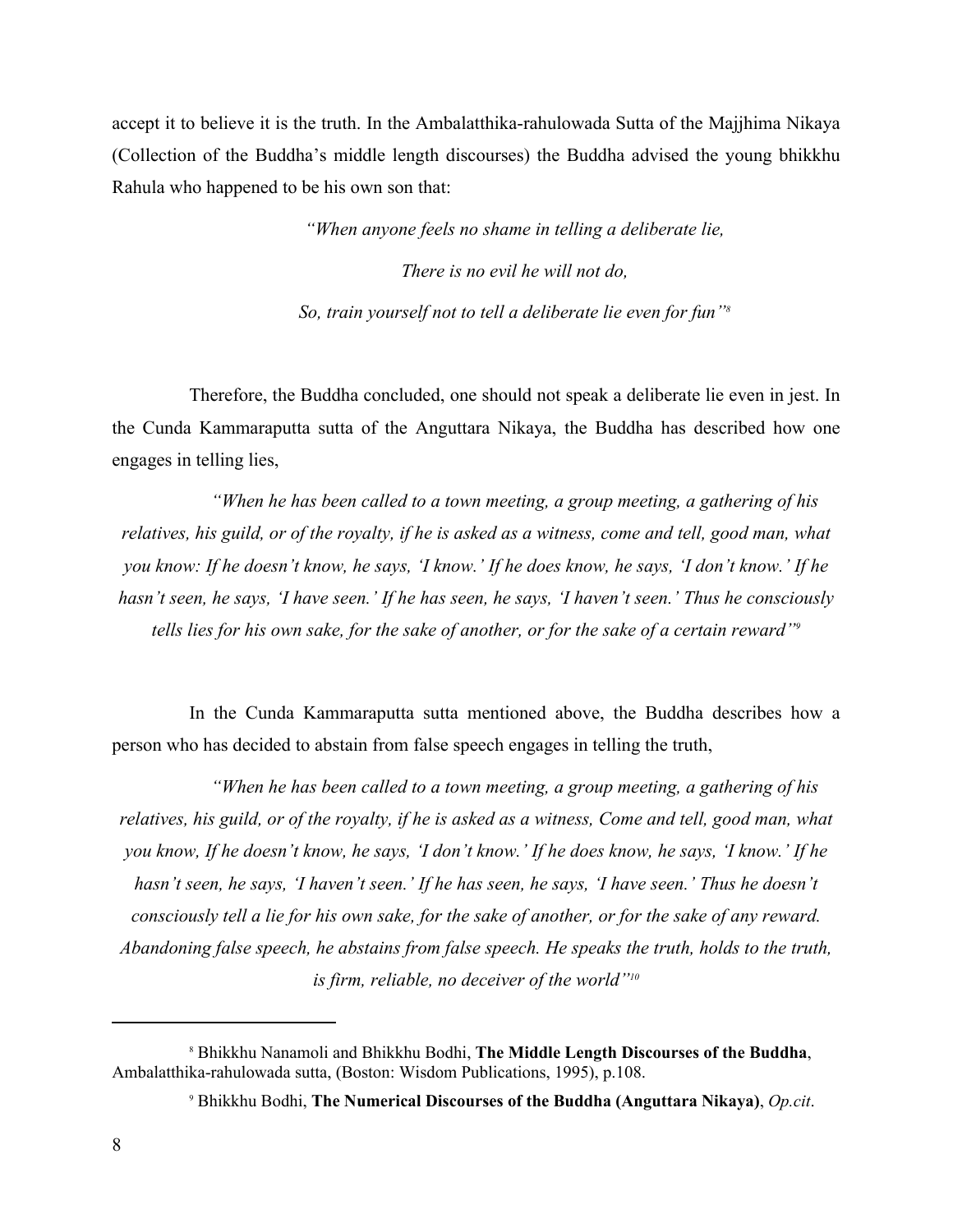A person who practices right speech will not lie, even if it is for the purpose of joking or making fun. Abandoning false speech is of utmost importance for an individual if she / he has to walk on the path of a Buddhist monk. For example, in today's life, the fact that life has to run over time causes the mind of each to sometimes fall into a state of fatigue, deadlock and despair. If we practice telling the truth to close people, we will stop that feeling of anxiety. Because if we share the truth of what we have, they will listen, share and take steps to help us overcome that fear. For the Buddha, realizing the truth and respecting the truth in communication will prevent us from making mistakes in wrong , which in its nature will lead to negative results in the present and in the future.

## **1.2 Abstaining from slanderous speech (***Pisuṇāya Vācāya Veramaṇī***)**

*"He is one that abstains from slanderous speech; having heard something here. He is not one to repeat it elsewhere for not one to repeat it here for (causing) variance among these people; concord is his pleasure, concord his delight, concord his joy, concord the motive of his speech" 11*

In Pali, the word "Pisunāya" means malicious or slanderous speech in which the intention is to create rifts and divisions and to inflame other people who are already in names or disagreements. The motivation behind slanderous speech is jealousy, resentment at the success and happiness of competitors and using divided words to lower their reputation. In addition, other motivations such as: intentionally hurting others with detractors, feeling happy when the opponent's surrounding relationships are broken or exaggerated, distorting the opponent's words when conveying to a third person. More generally, the slanderous words are derived mostly from a state of unwholesome mind, such as: resentment, ill-will, anger, hatred, jealousy and so on. In the Cunda

<sup>10</sup> *Ibid*., p.25.

<sup>11</sup> M.II.345; I. B. Horner (tr.), *op.cit*., p. 10.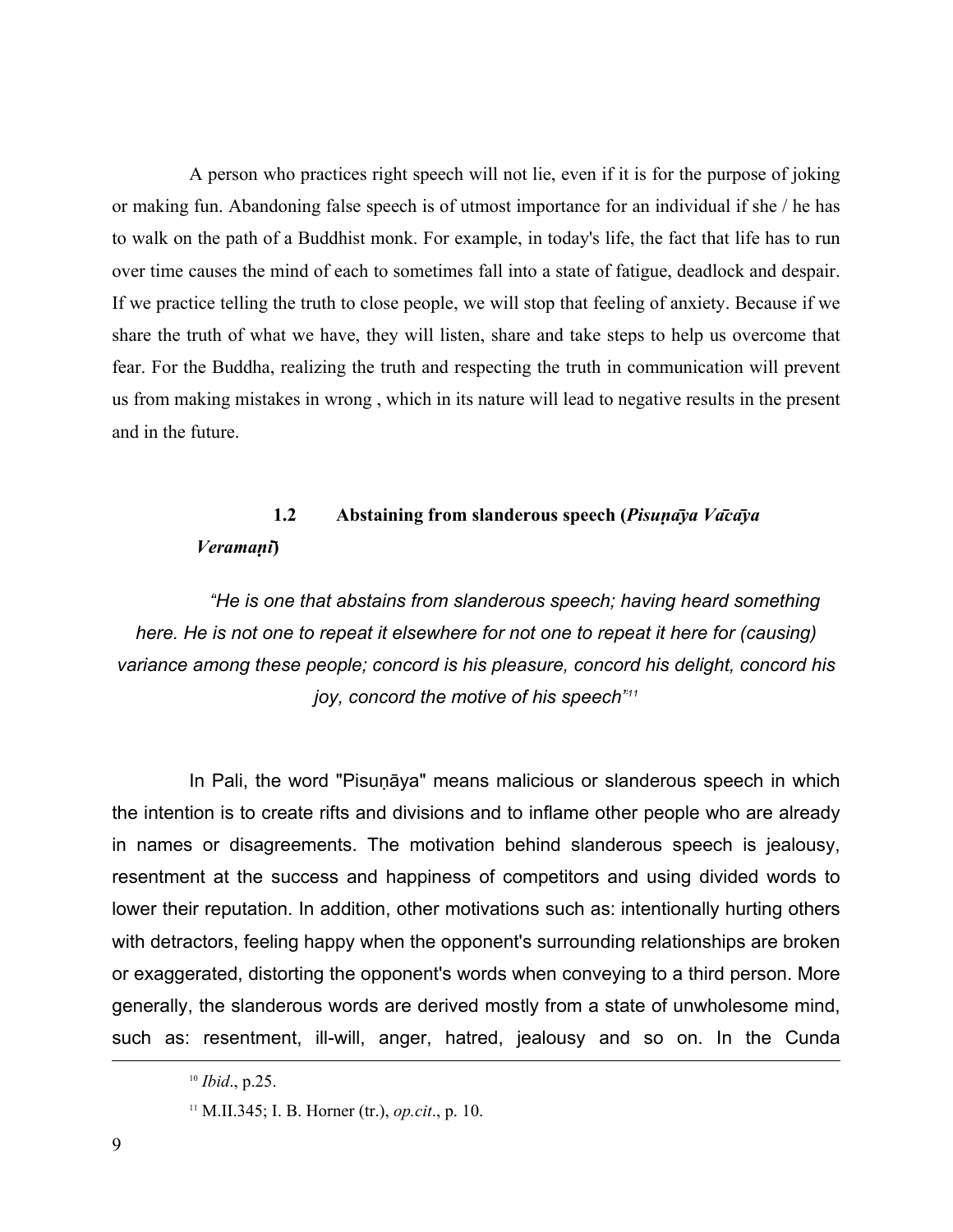Kammaraputta sutta of the Anguttara Nikaya, the Buddha has described how one engages in slanderous and divisive speech,

*"What he has heard here he tells there to break those people apart from these people here. What he has heard there he tells here to break these people apart from those people there. Thus breaking apart those who are united and stirring up strife between those who have broken apart, he loves factionalism, delights in factionalism, enjoys factionalism, speaks things that create factionalism"<sup>12</sup>*

The opposite of slander, as the Buddha indicates, is speech that promotes friendship and harmony. Such speech originates from a mind of loving-kindness and sympathy. If we practice right speech in this way, we will easily win the trust and affection of everyone around us. Then we will easily become a fulcrum, who always listens and accompanies them. This is seen as a huge and practical benefit in today's life because they will not be afraid that we will reveal their secrets or they will be used for any purpose. Moreover, abstaining from slanderous speech will never have a chance for anyone who opposes us with slanderous words. Instead of each of us intending to cause discord, divide, and disunity among individuals and organizations, we should heal each relationship to make this life more peaceful.

The Buddha has described skilful speech in terms of abstaining from divisive speech in the above discourse,

*"What he has heard here he does not tell there to break those people apart from these people here. What he has heard there he does not tell here to break these people apart from those people there. Thus reconciling those who have broken apart or cementing those who are united, he loves concord, delights in concord, enjoys concord, speaks things that create concord"<sup>13</sup>*

<sup>12</sup> Bhikkhu Bodhi, **The Numerical Discourses of the Buddha (Anguttara Nikaya)**, *Op.cit*., p.78.

<sup>13</sup> *Ibid.*, p.37.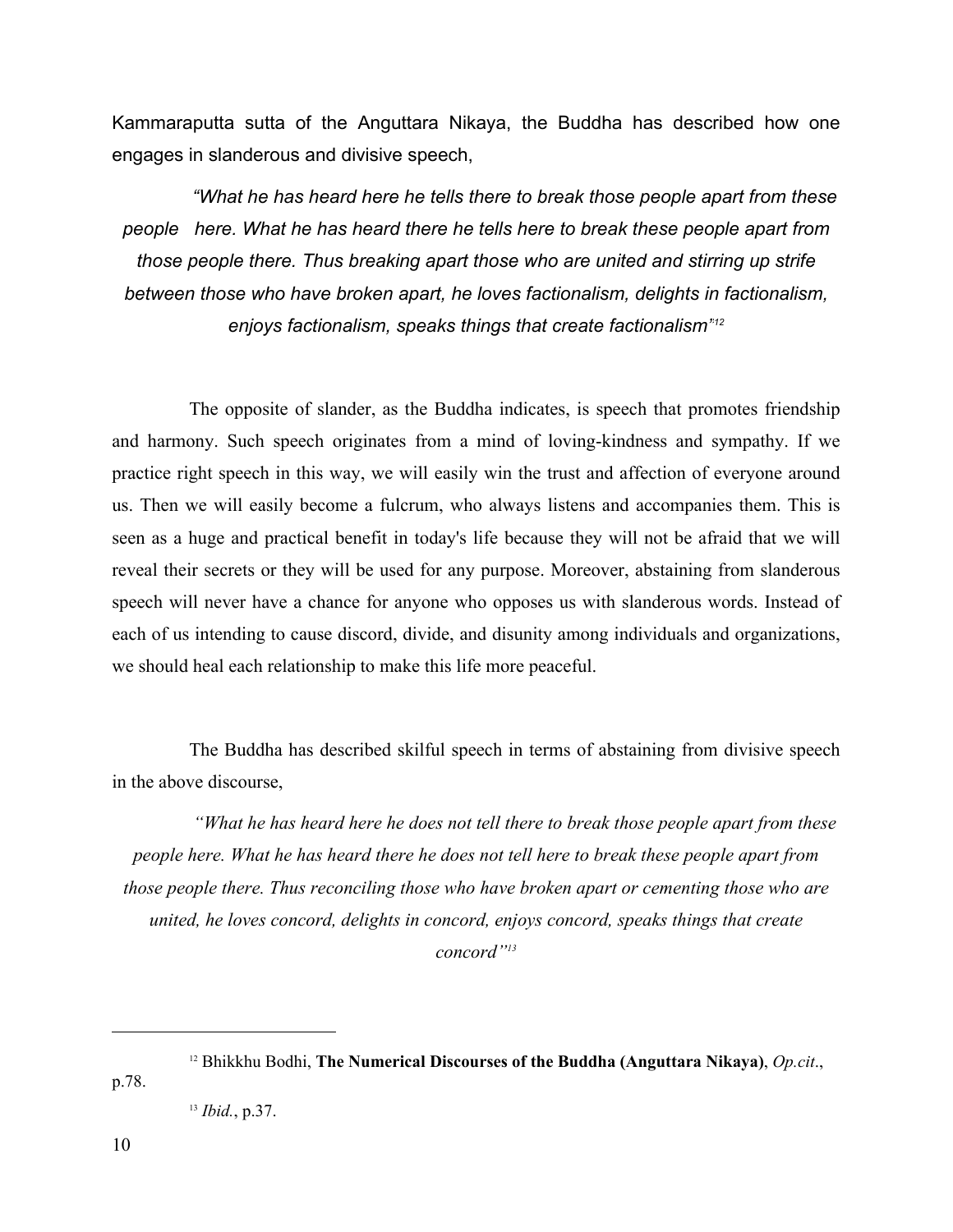Therefore, the Buddha says that right speech is not only truthful but is also affectionate and loving which originates from a mind of compassion and sympathy. As the Dalai lama says, "There should be a feeling of mutual love between people, a feeling of understanding, only then shall we also know what the other individual's needs are and only then can a society be said to be truly harmonious, truly in synchronization".

#### **1.3 Abstaining from harsh speech (***Pharusāya Vācāya Veramaṇī***)**

## *"Whatever speech is gentle, pleasing to the ear, affectionate, going to the heart, urbane, pleasant to the manyfolk, agreeable to the many folk" 14*

Harsh speech or hurtful speech can be understood as speechs intended to hurt the feelings of the listener or the person directly receiving it. That statement can be criticism, shouting, scolding, cursing and so on. To reflect on a more logically rude speech, it can be divided into the following three categories: One is abusive speech: scolding, reviling, or reproving another angrily with bitter words. A second is insult: hurting another by ascribing to him some offensive quality which detracts from his dignity. A third is sarcasm: speaking to someone in a way which ostensibly lauds him, but with such a tone or twist of phrasing that the ironic intent becomes clear and causes pain.

Harsh speech often has a root of unwholesome action, namely hatred (dosa). When a person uses a harsh speech in anger, it becomes even more fierce and harsh, even bringing about consequences that the person directly speaking can never foresee. If this speech reaches the receiver's ear and they perceive it as a disregard or demeanor, then they can use counter-attack and retaliate. That will lead to undesirable and negative results for both sides. Consequently, each person needs to learn how to control ourselves before anger can be released outwardly. The ideal antidote is patience — learning to tolerate blame and criticism from others, to sympathize with their shortcomings, to respect differences in viewpoint, to endure abuse without feeling compelled to retaliate. The Buddha calls for patience even under the most trying conditions.

<sup>14</sup> M.II.345; I. B. Horner (tr.), *op.cit*., p. 10.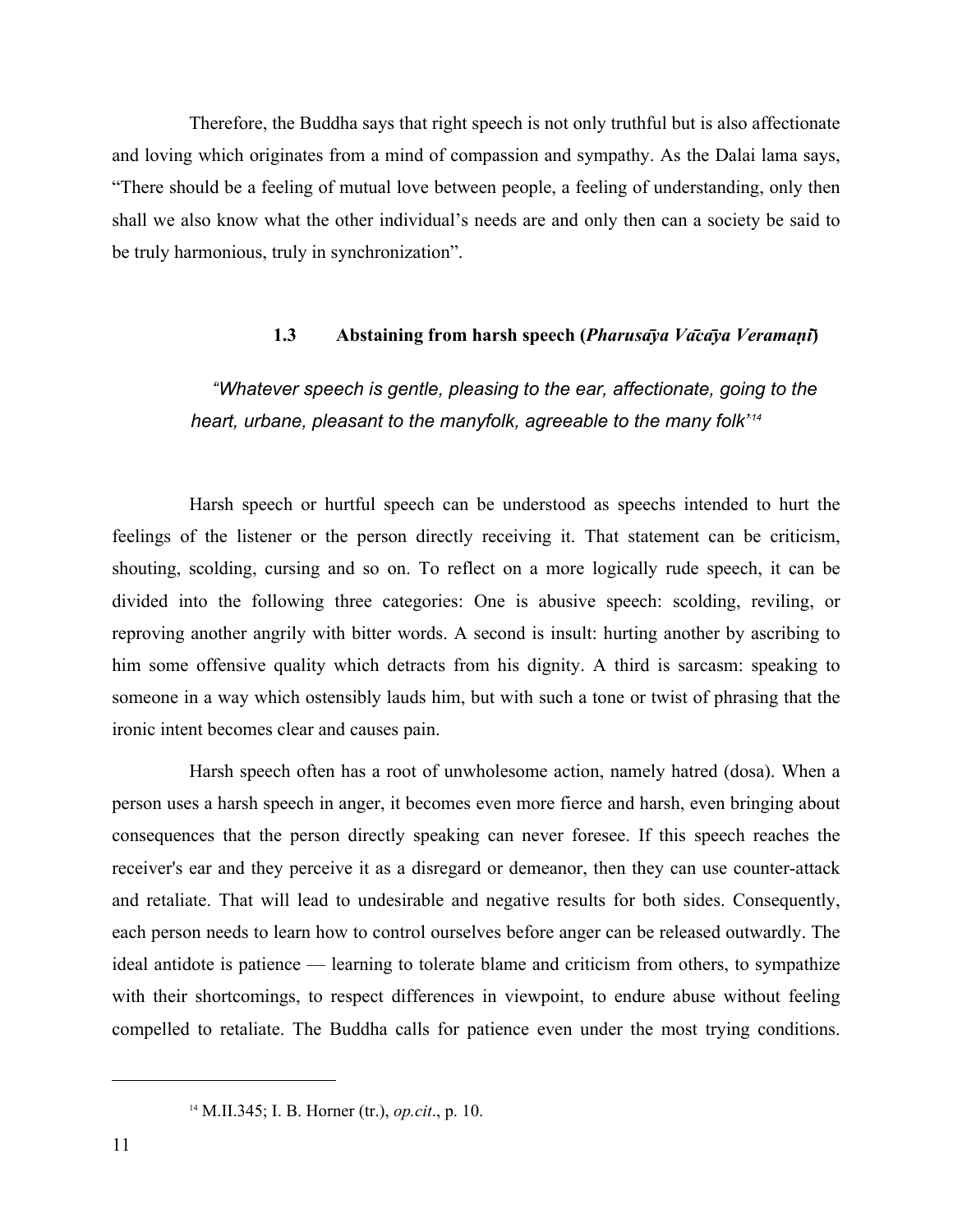Only then can an individual and a society be said to live in perfect harmony and peace. In the Dhammapada, verse 133, the Buddha has stated how harsh speech can bring unexpected results through retaliation.

> *"Speak not harshly to anyone Those thus addressed will retort Painful indeed is vindictive speech Blows in exchange may bruise you"*<sup>15</sup>

, not all harsh speech can bring negative consequences as often happens. A typical example is the following: some teachers or parents often use harsh speech for the purpose of reminders and admonition to bring a good result for the host subject. Although these speech are considered harsh or hurtful, they contain goodwill and affection that prevent the receiver to feel hatred or intention to take revenge and will not cause morally negative results.

In the Cunda Kammaraputta sutta of the Anguttara Nikaya, the Buddha has described harsh speech as follows,

> *"He speaks words that are harsh, cutting, bitter to others, abusive of others, provoking anger and destroying concentration"<sup>16</sup>*

In the same sutta, the Buddha has described the speech of one who has abandoned harsh and abusive speech as follows,

*"He abstains from abusive speech. He speaks words that are soothing to the ear, that are affectionate, that go to the heart, that are polite, appealing & pleasing to people at large"<sup>17</sup>*

<sup>15</sup> Acharya Buddharakkhita Thera, *Op.cit*.

<sup>16</sup> Bhikkhu Bodhi, **The Numerical Discourses of the Buddha (Anguttara Nikaya)**, *Op.cit*., p.41.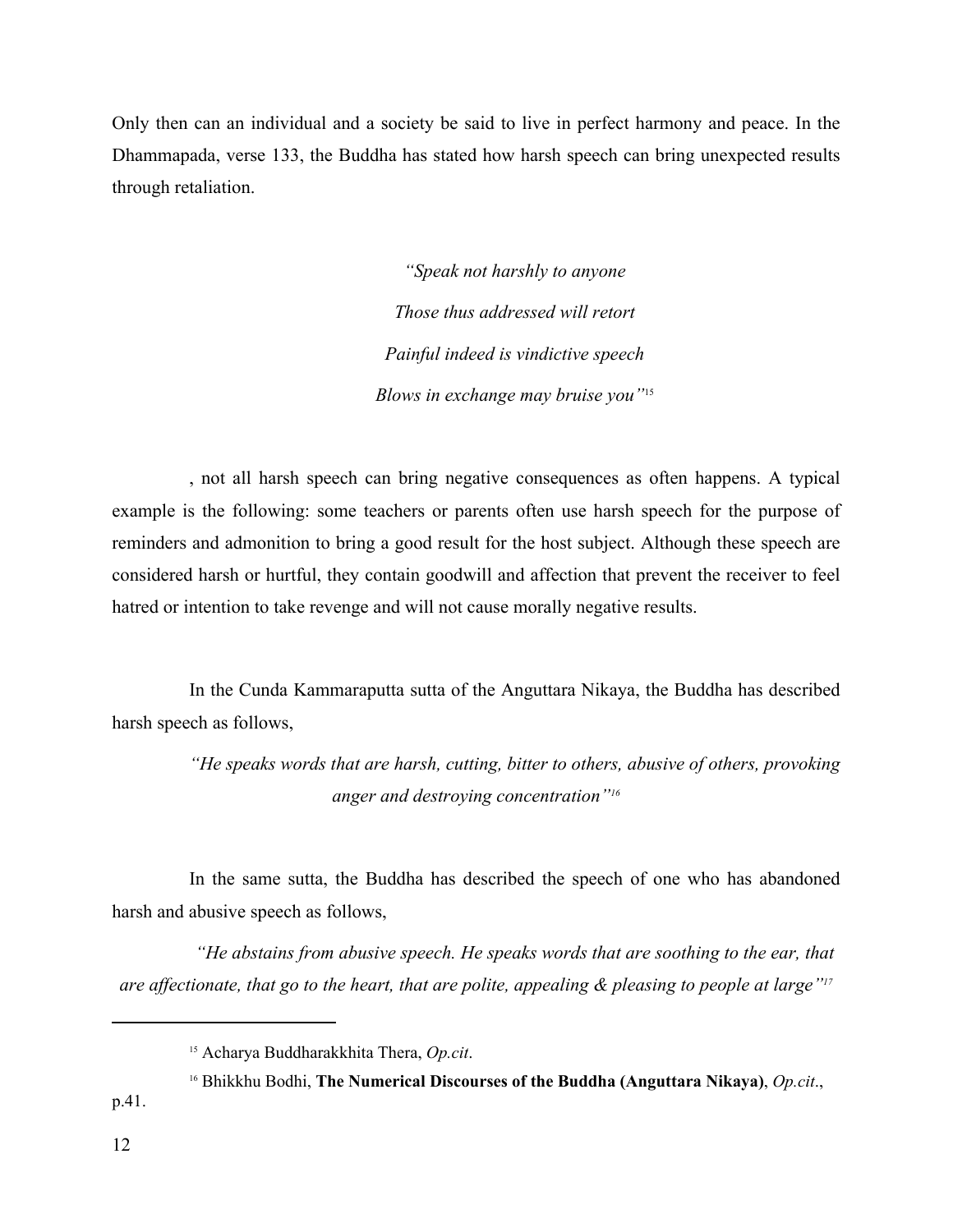#### **1.4 Abstaining from idle chatter (***Samphappalāpā Varamaṇī***)**

*"He is one that abstains from frivolous chatter; he is a speaker at a right time, a speaker of fact, a speaker on the goal, a speaker on dhamma, a speaker on discipline, he speaks words that are worth treasuring, with an opportune simile, discriminating, connected with the goal" 18*

Vain talk or idle chatter is speech which is purposeless, pointless, useless, shallow and is of no value to the speaker or to the listener. Saying like that does not actually bring any benefit to either side, but on the contrary cause much more trouble about things unrelated to the interest of the speaker or the listener. So why do people often use idle chatter. It can be understood that idle chatter is primarily intended to fill up time when free time or not have work to do. The topics they usually talk about include: politics, religion, sports, music or famous celebrities and so on. People who have a habit of vain talk or idle chatter will cause the other person to have less contact or not care about what they are saying. From time to time, their speech will lose value, meaninglessness and their quality will decline, even those around them will gradually alienate and avoid them because their speech will not bring benefits for the masses. The Buddha advised that we minimize our chatter, especially on important topics. More specifically for the monks, such speech must be considered more and more selective, mainly revising the Buddha's teachings (Dhamma) and avoiding saying things of the world.

In the Kathavatthu sutta of the Anguttara Nikaya, the Buddha has advised the Buddhist monks that it is not proper for them to engage in idle chatter talking about topics such as:

*"Conversations about kings, robbers and ministers of state; armies, alarms, and battles; food and drink; clothing, furniture, garlands and scents; relatives; vehicles; villages, towns, cities and the countryside; women and heroes; the gossip of the street and at the well;* 

<sup>17</sup> *Ibid*,. P.44.

<sup>18</sup> M.II.345; I. B. Horner (tr.), *op.cit*., p. 10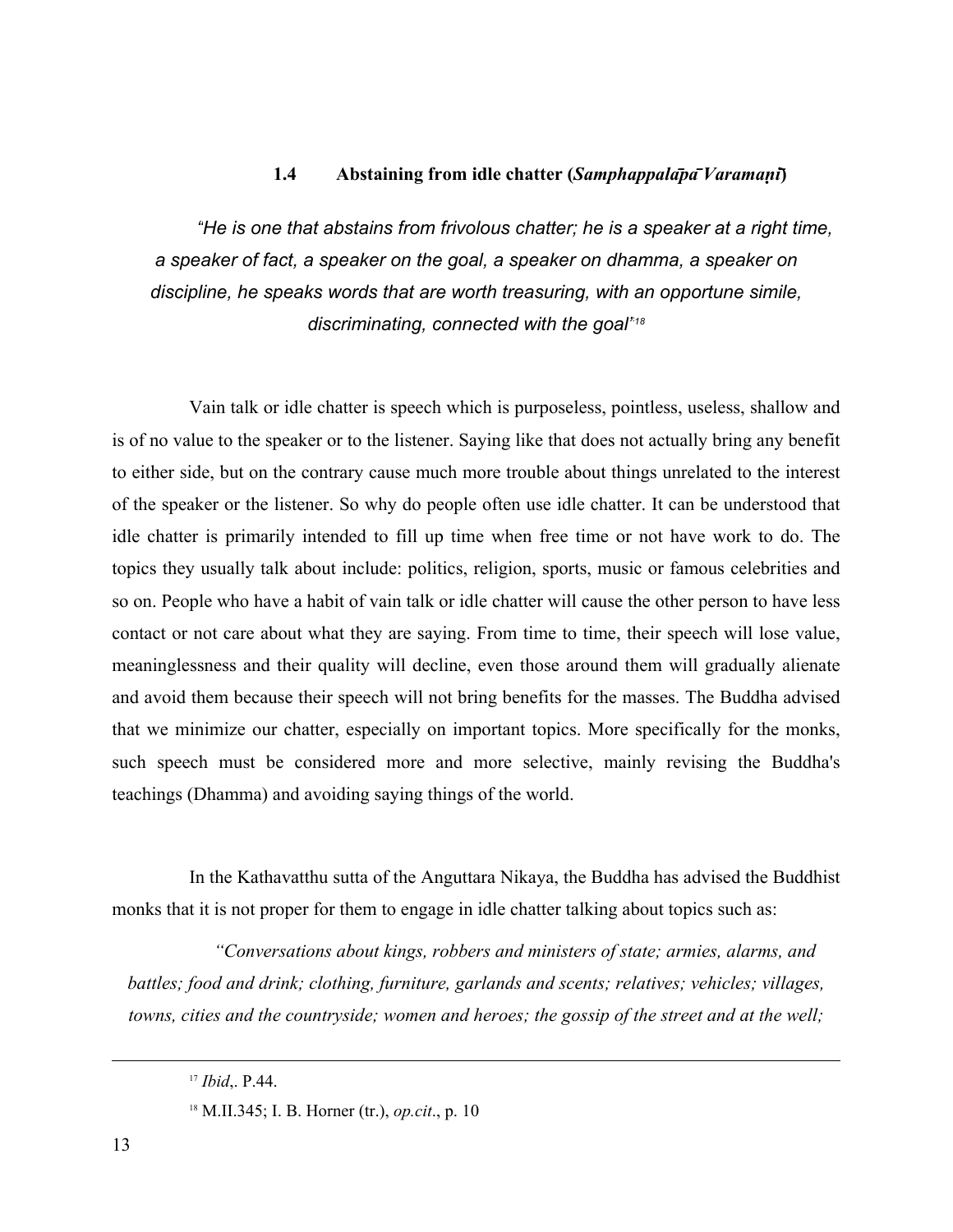### *tales of the dead; tales of diversity; the creation of the world and of the sea; talk of whether things exist or not"<sup>19</sup>*

In the same discourse the Buddha goes on to describe ten topics that are proper to be spoken by the Buddhist monks: (1) Talk on modesty, (2) Talk on contentment, (3) Talk on seclusion, (4) Talk on non-engagement, (5) Talk on arousing persistence, (6) Talk on virtue, (7) Talk on concentration, (8) Talk on discernment, (9) Talk on release, (10) Talk on the knowledge and vision of release<sup>20</sup>

In the Verse 100 of the Dhammapada, the Buddha has stated that one useful word is better than a thousand useless words;

> *"Better than a thousand utterances Comprising useless word Is one single beneficial word By hearing which one is pacified"<sup>21</sup>*

In the Cunda Kammaraputta sutta of the Anguttara Nikaya, the Buddha has described idle speech as follows,

*"He engages in idle chatter. He speaks out of season, speaks what isn't factual, what isn't in accordance with the goal, the Dhamma, & the Vinaya, words that are not worth treasuring"<sup>22</sup>*

<sup>19</sup> Bhikkhu Bodhi, **The Numerical Discourses of the Buddha (Anguttara Nikaya)**, Kathavatthu Sutta, (Boston: Wisdom Publications, 2012), p.19.

<sup>20</sup> *Ibid*., p.108

<sup>21</sup> Acharya Buddharakkhita Thera, *Op.cit*., p.54.

<sup>22</sup> Bhikkhu Bodhi, **The Numerical Discourses of the Buddha (Anguttara Nikaya)**, *Op.cit*., p.78.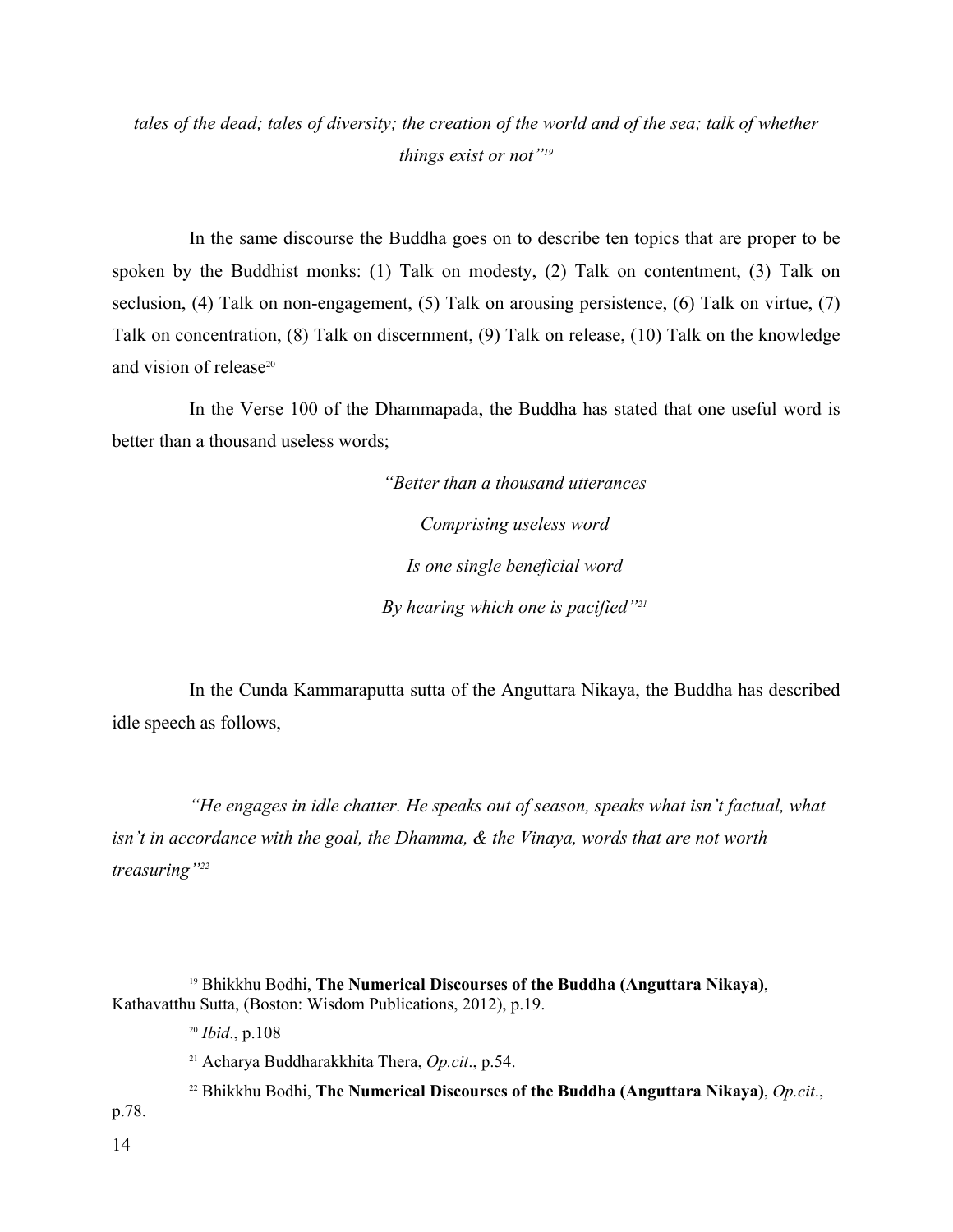In the same sutta, the Buddha has described the speech devoid of idle chatter as follows,

*"Abandoning idle chatter, he abstains from idle chatter. He speaks in season, speaks what is factual, what is in accordance with the goal, the Dhamma, & the Vinaya. He speaks words worth treasuring, seasonable, reasonable, circumscribed, connected with the goal"<sup>23</sup>*

It can be asserted that the Buddha was a practical witness of knowing when to choose the right time to lecture on what topics and those topics were always central and beneficial to those who directly listen to the teachings. Specifically, in the Mahasihananda sutta of the Dighani kaya, "The ascetic Gotama speaks at the proper time, what is true and to the point the Dhamma and the discipline<sup>224</sup>. Therefore the Buddha knows when to speak, how much to speak and what to speak. Speech and other forms of communication should be aimed at benefit of the individual and the betterment of the society. Since the metaphysical questions regarding the cosmos and the origin of the world are not aimed at the ending of suffering and hence for the betterment of the society, therefore even asking these metaphysical questions and pondering upon them is useless waste of time and is considered as idle chatter by the Buddha.

#### **2. The Benefits of Right Speech**

In a more general way, when we practice right speech, in a certain positive aspect, right speech includes the following general connotations. Firstly, speaking is the truth. Secondly, speech promotes harmony and friendship among others. Thirdly, speech is friendly, gentle, comforting and polite. Last but not least, speech that is truthful, factual and useful to others. In the same point of view, in the Vaca sutta of the Anguttara Nikaya, the Buddha has stated that well spoken (vaca subhasita)<sup>25</sup>, blameless and unfaulted speech is endowed with five aspects: (1) It is spoken at the right time, (2) It is spoken in truth, (3) It is spoken affectionately, (4) It is

<sup>23</sup> *Ibid.,* p.80.

<sup>24</sup> Bhikku Bodhi, **The noble eightfold path (The way to end suffering)**, (Kandy: The Buddhist publication society, 2009), pp. 95-99.

<sup>25</sup> Mahatthanadull, Sanu., **Human Behaviors in Promoting Balance of Family according to Buddhist Psychology**, Vol.8 No 1, (Bankok: Mahachulalongkornrajavidyalaya Press, 2020), p.50.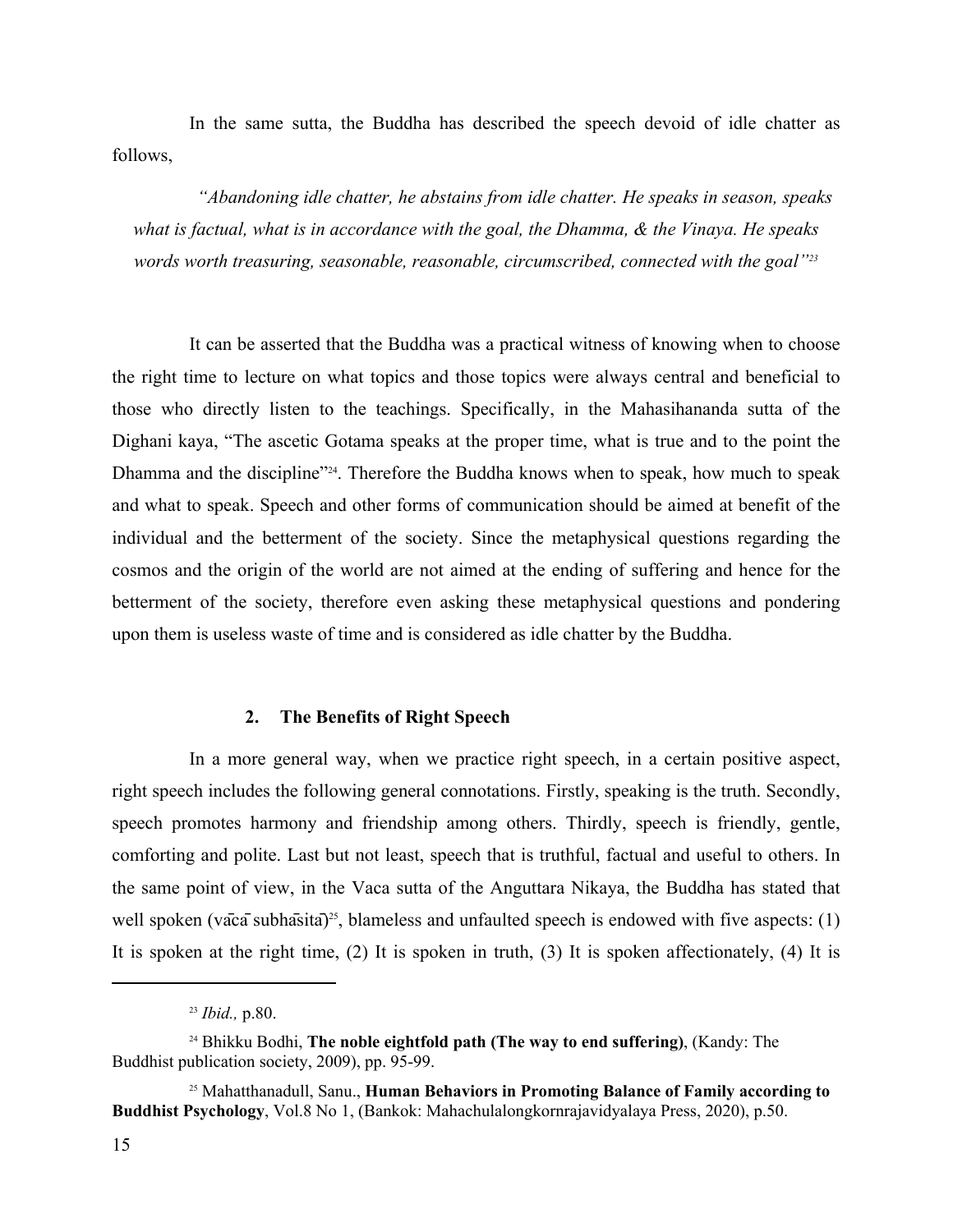spoken beneficially, (5) It is spoken with a mind of good-will <sup>26</sup>. With a similar content, in another sutra, the Buddha taught the bhikkhus the specific qualities that a true disciple should practice. Such disciples should abstain from the four types of wrong speech and diligently cultivate the four types of right speech. Specifically, in the Subhasita sutta of the Samyutta Nikaya (collection of the Buddha's connected discourses), the Buddha has stated that how speech is well spoken and faultless: speech that is well spoken, not that is poorly spoken; speech that is just, not that is unjust; speech that is endearing, not that is un-endearing; speech that is true, not that is false $27$ . .

In the theories which the Buddha preached, the practice of right speech is not simply about telling the truth and avoiding evil words, it is also understood as a way of silently regarding the problems that they should not answer those questions. For metaphysical questions that do not help us put an end to suffering and samsara, the practice of right speech should be based on the principle of listening and keeping silent. That silence is another understanding of right speech because no matter how we interpret and answer these questions, they will lead to false results and the mind is not pure anymore. Controlling speech, actions and mind is also purely observing the precepts that the Buddha established<sup>28</sup>. The Buddha's avoidance of these metaphysical questions has been called "The silence of the Buddha". Some of these questions to which the Buddha remained silent are as follows: "Is the universe eternal or non eternal?"; "Is the universe finite or infinite?"; "Is the soul one with the body or is it anything other than the body?"; "Does a Tathagatha exist after death?" or "He does not exist after death or He both exists and not exists after death?". In the Brahmajala sutta of the Dighanikaya , the Buddha explains and lists the sixty two ways in which the Brahmins and recluses "reconstruct the past and arrange the future". The Buddha says "they are trapped in the net with its sixty two divisions, and wherever they emerge and try to get out, they are caught and held in this net".

For the Buddha, another important factor that helps those who practice and gain the benefits of right speech is right listening. The practice of right speech can be broadly understood

<sup>26</sup> Bhikkhu Bodhi (tr.), **The Connected Discourses of the Buddha: A New Translation of the Saṃyutta Nῑkaya**, (Boston: Wisdom Publications, 2000), p. 600.

<sup>27</sup> *Ibid*., p.615

<sup>28</sup> Mahatthanadull, Sanu., **The Five Precepts: Criteria and the Promotion of Individual and Social Peace**, (Thai Version), (Bankok: Mahachulalongkornrajavidyalaya Press, 2018), p.181.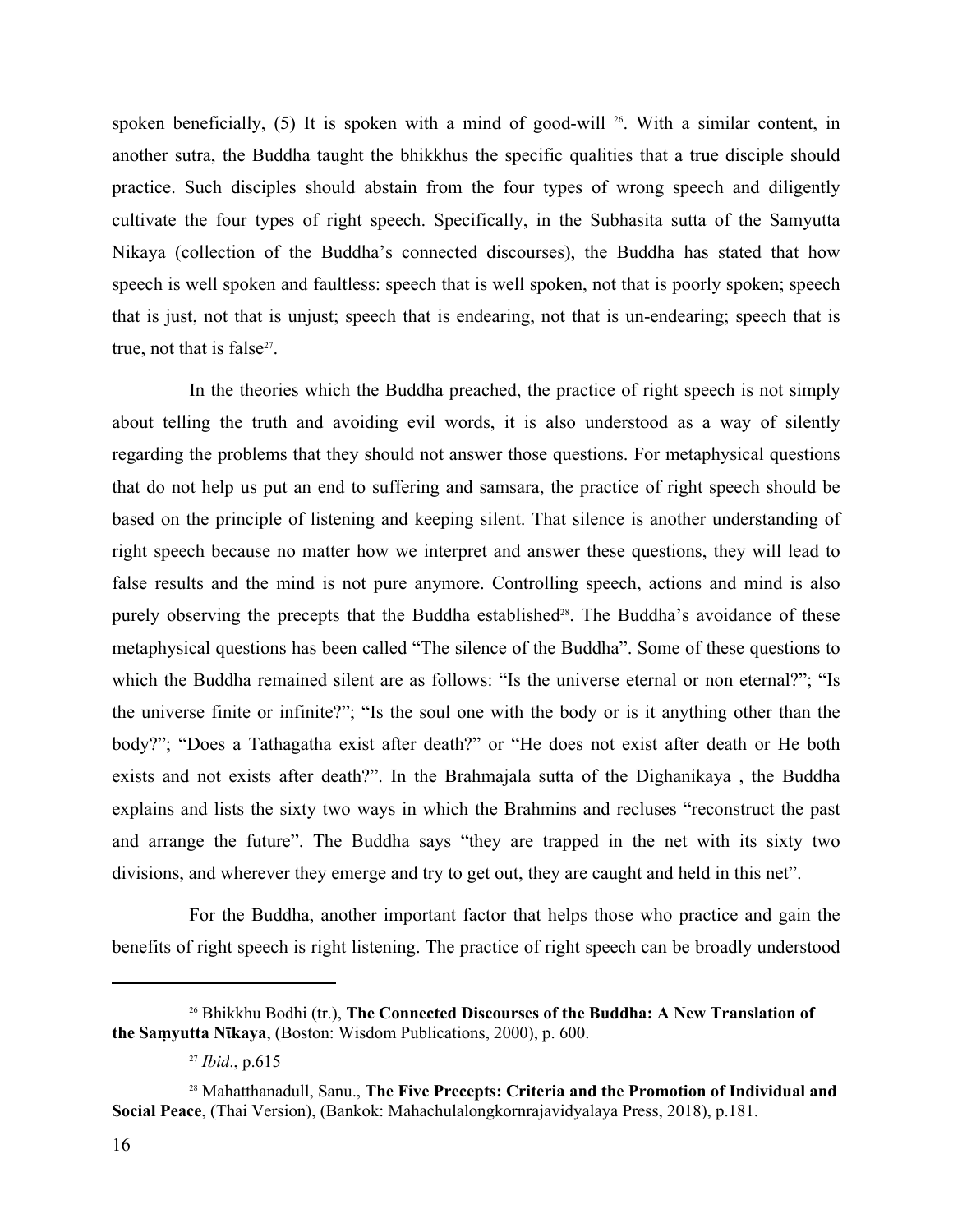as controlling one's own speech in a conversation with one or the other people. If our speech's benefit is useful and bring the best to the speakers, then we must be a good listener and understand what the other person is saying. Then, the practice of the right speech will bring into full play and the speech do not become hollow and wrong. In his book "The heart of the Buddha"s teaching", Vietnamese Zen teacher Thick Nhat Hanh said:

*"Deep listening is the foundation of right speech. If we cannot listen mindfully, we cannot practice right speech. No matter what we say it can never be mindful , because we will be speaking only our own ideas and not in response to the other person"<sup>29</sup>*

Before teaching the Dhamma , the Buddha used to propound to His disciples "Listen carefully, pay attention and I will speak". The Buddha laid more focus on listening profoundly which includes the whole heart, complete presence and focus to the words of the speaker and being totally in the present moment while putting aside our egotisms and actually truly listening. To speak is to express words that carry certain meanings , and to listen is to be conscious of the words that are spoken. That is why Buddha gave great importance to right listening as a part of human communication and when the Buddha spoke about right speech, He was including in it both sides of the communication process ; namely intentional speech and listening.

#### **CONCLUSION**

The practice of right speech will help one to avoid negative moral consequences of wrong speech in this life and in future lives. It would also facilitate happy and harmonious social relationships and one's good reputation as a trustworthy person in the society. Finally, it is

<sup>29</sup> Thich Nhat Hanh, **The heart of the Buddha's teachings**, (RRHUK publications, 1998), p.102.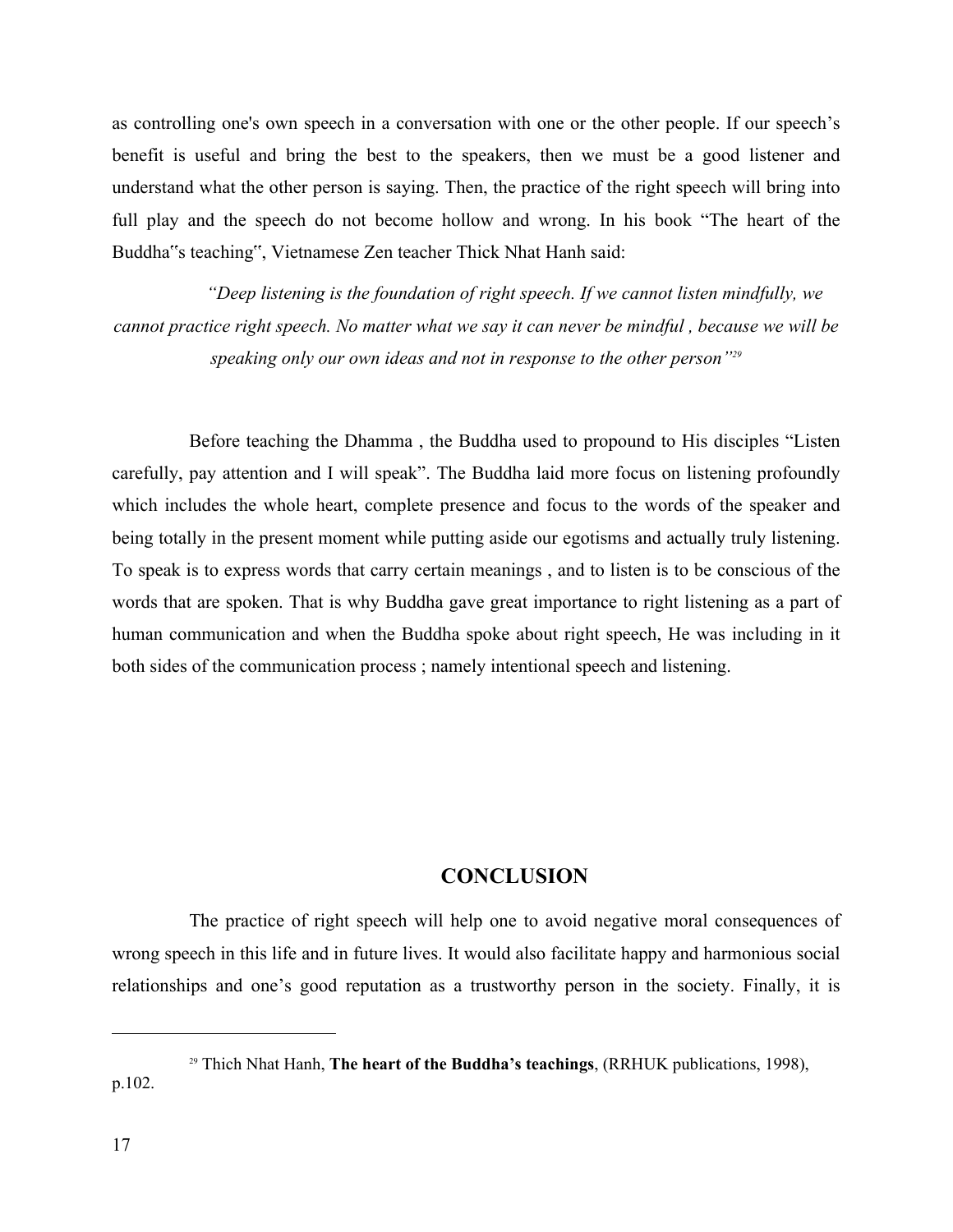essential for someone aiming to cultivate the spiritual path of liberation from suffering as right speech is an essential factor of the three factors of the group of morality (sila) in the Noble Eightfold Path. Right morality is essential for the development of right concentration (samadhi) and right concentration is essential to cultivate right wisdom (panna). In one's spiritual journey towards liberation, a disciple needs right understanding as the forerunner to decide what is wrong and right speech and to avoid wrong speech and cultivate right speech. One also needs to apply great effort and constant mindfulness to cultivate and maintain right speech consistently. Hence, within the Noble Eight-fold Path, right understanding (samma ditthi), right effort (samma vayama) and right mindfulness (samma sati) can be described as the three main facilitating and contributory factors in cultivating right speech (samma vaca).

#### **REFERENCES**

**Tipiṭaka**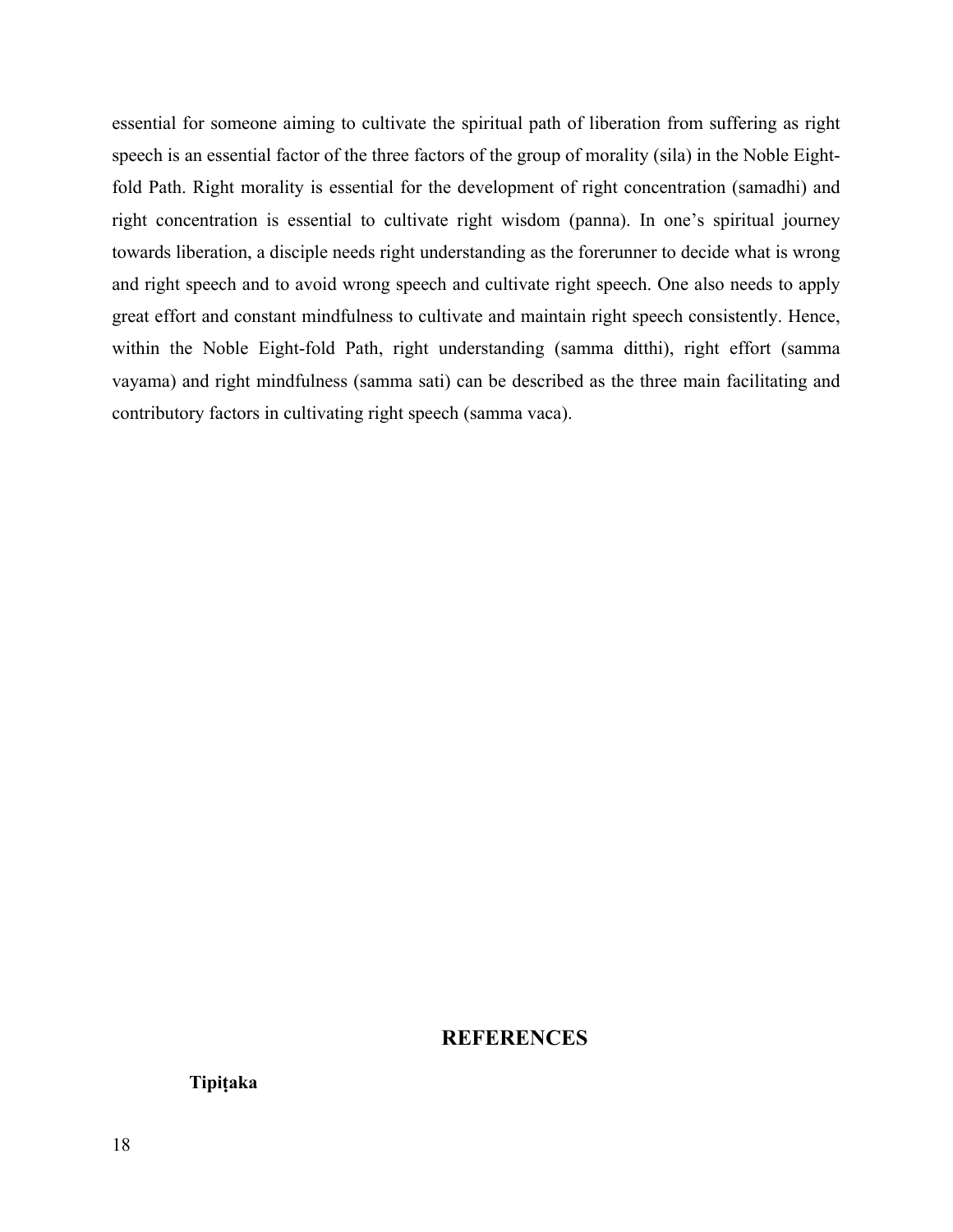o **Dīgha-nikāya [Dialogues of the Buddha]**. T.W. & C.A.F. Rhys Davids (trans.). 4th ed. vols. 1-3. no.7-9. Oxford: PTS, 1995.

o **Majjhima-nikāya [Dialogues of the Buddha]**. I.B. Horner (trans.). 4th ed. vols. 1-3. no.7-9. Oxford: PTS, 1995.

o **Dhammapada Atthakathā [Buddhist Ledgends – Dhammapada Commentary]**. E. W. Burlingame (trans.). vol 1. no.4. Oxford: PTS, 1995.

#### **Papers:**

 Acharya Buddharakkhita Thera, **The Buddha's Path of Wisdom**, The Dhammapada, (Kandy: Buddhist Publication, 1985).

 Bhikkhu Bodhi (tr.), **The Connected Discourses of the Buddha: A New Translation of the Saṃyutta Nῑkaya**, (Boston: Wisdom Publications, 2000).

 Bhikkhu Bodhi, **The Numerical Discourses of the Buddha (Anguttara Nikaya)**, Cunda Kammaraputta sutta, (Boston: Wisdom Publications, 2012).

 Bhikkhu Bodhi, **The Numerical Discourses of the Buddha (Anguttara Nikaya)**, Kathavatthu Sutta, (Boston: Wisdom Publications, 2012).

 Bhikkhu Nanamoli and Bhikkhu Bodhi, **The Middle Length Discourses of the Buddha**, Ambalatthika-rahulowada sutta, (Boston: Wisdom Publications, 1995).

Bhikku Bodhi, **The noble eightfold path (The way to end suffering)**, (Kandy: The Buddhist publication society, 2009).

• Mahatthanadull, Sanu., **Concepts and Principles of Buddhism**,  $2^{nd}$  ed., (Bangkok: International Buddhist Studies College, MCU Press, 2020).

Mahatthanadull, Sanu., **Human Behaviors in Promoting Balance of** 

**Family according to Buddhist Psychology**, Vol.8 No 1, (Bankok:

Mahachulalongkornrajavidyalaya Press, 2020).

 Mahatthanadull, Sanu., **The Five Precepts: Criteria and the Promotion of Individual and Social Peace**, (Thai Version), (Bankok:

Mahachulalongkornrajavidyalaya Press, 2018).

 Mahatthanadull, Sanu., **Theravada Buddhist Practice and the Access of Happiness**, (Bangkok: International Buddhist College, 2019).